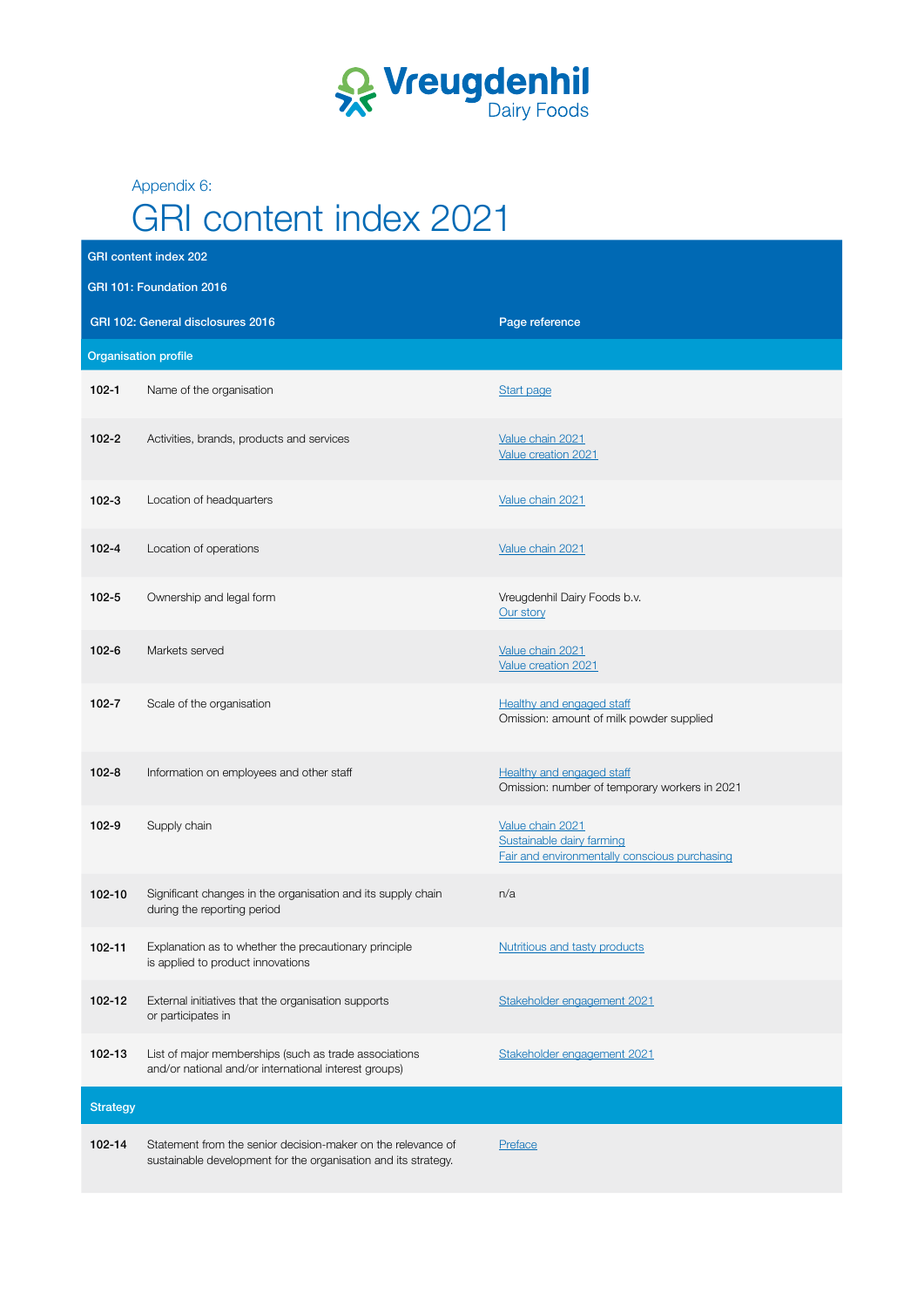| <b>Ethics and integrity</b> |                                                                                                                                                                                                                                                         |                                                                                                                               |  |  |  |
|-----------------------------|---------------------------------------------------------------------------------------------------------------------------------------------------------------------------------------------------------------------------------------------------------|-------------------------------------------------------------------------------------------------------------------------------|--|--|--|
| 102-16                      | Description of core values, principles, standards,<br>and norms of behaviour                                                                                                                                                                            | Fair and environmentally conscious purchasing<br>Sustainability management 2021                                               |  |  |  |
| Governance                  |                                                                                                                                                                                                                                                         |                                                                                                                               |  |  |  |
| 102-18                      | Governance structure: The organisation's governance<br>structure, including committees that report to the highest<br>administrative body. And the committee that is responsible<br>for decision-making on economic, environmental and social<br>matters | Sustainability management 2021<br>Our story                                                                                   |  |  |  |
|                             | Stakeholder engagement                                                                                                                                                                                                                                  |                                                                                                                               |  |  |  |
| 102-40                      | List of stakeholder groups involved by the organisation                                                                                                                                                                                                 | Stakeholder engagement 2021<br>Materiality and sustainability agenda in 2021                                                  |  |  |  |
| 102-41                      | Collective labour agreement: Percentage of employees who<br>are governed by a collective agreement                                                                                                                                                      | <b>Healthy and engaged staff</b>                                                                                              |  |  |  |
| 102-42                      | Basic principles for the identification and<br>selection of stakeholders                                                                                                                                                                                | Stakeholder engagement 2021<br>Materiality and sustainability agenda in 2021                                                  |  |  |  |
| 102-43                      | Approach to stakeholder engagement, including the frequency<br>by stakeholder type and group                                                                                                                                                            | Stakeholder engagement 2021<br>Materiality and sustainability agenda in 2021                                                  |  |  |  |
| 102-44                      | Key topics and concerns raised in consultations with stake-<br>holders and how the organisation responded, by way of its<br>reporting and otherwise                                                                                                     | Stakeholder engagement 2021<br>Materiality and sustainability agenda in 2021                                                  |  |  |  |
| <b>Reporting principles</b> |                                                                                                                                                                                                                                                         |                                                                                                                               |  |  |  |
| 102-45                      | Entities included in the consolidated financial statements not<br>covered in this report                                                                                                                                                                | n/a                                                                                                                           |  |  |  |
| 102-46                      | Defining report content and topic boundaries and the<br>principles applied to this end                                                                                                                                                                  | Sustainability management 2021                                                                                                |  |  |  |
| 102-47                      | Material topics documented during the<br>process of defining report content                                                                                                                                                                             | <u>Stakeholder engagement 2021</u><br>Materiality and sustainability agenda in 2021<br>Results, goals and value creation 2021 |  |  |  |
| 102-48                      | Consequences of any restatements of information provided in<br>a previous report and the reasons for such restatements                                                                                                                                  | Sustainability management 2021                                                                                                |  |  |  |
| 102-49                      | Significant changes compared to prior reporting periods in<br>terms of scope and topic boundaries                                                                                                                                                       | <b>Sustainability management 2021</b>                                                                                         |  |  |  |
| 102-50                      | Reporting period                                                                                                                                                                                                                                        | Sustainability management 2021                                                                                                |  |  |  |
| 102-51                      | Date of publication of the most recent previous report                                                                                                                                                                                                  | June 2022                                                                                                                     |  |  |  |
| 102-52                      | Reporting cycle                                                                                                                                                                                                                                         | Annually                                                                                                                      |  |  |  |
| 102-53                      | Contact point for questions regarding the report                                                                                                                                                                                                        | Creatingsharedvalue@vreugdenhil.nl                                                                                            |  |  |  |
| 102-54                      | Claims of reporting in accordance with the GRI Standards                                                                                                                                                                                                | In line with GRI Standards, Core level                                                                                        |  |  |  |
| 102-55                      | <b>GRI</b> content index                                                                                                                                                                                                                                | <b>GRI</b> content index                                                                                                      |  |  |  |
| 102-56                      | External assurance                                                                                                                                                                                                                                      | n/a<br>Sustainability management 2021                                                                                         |  |  |  |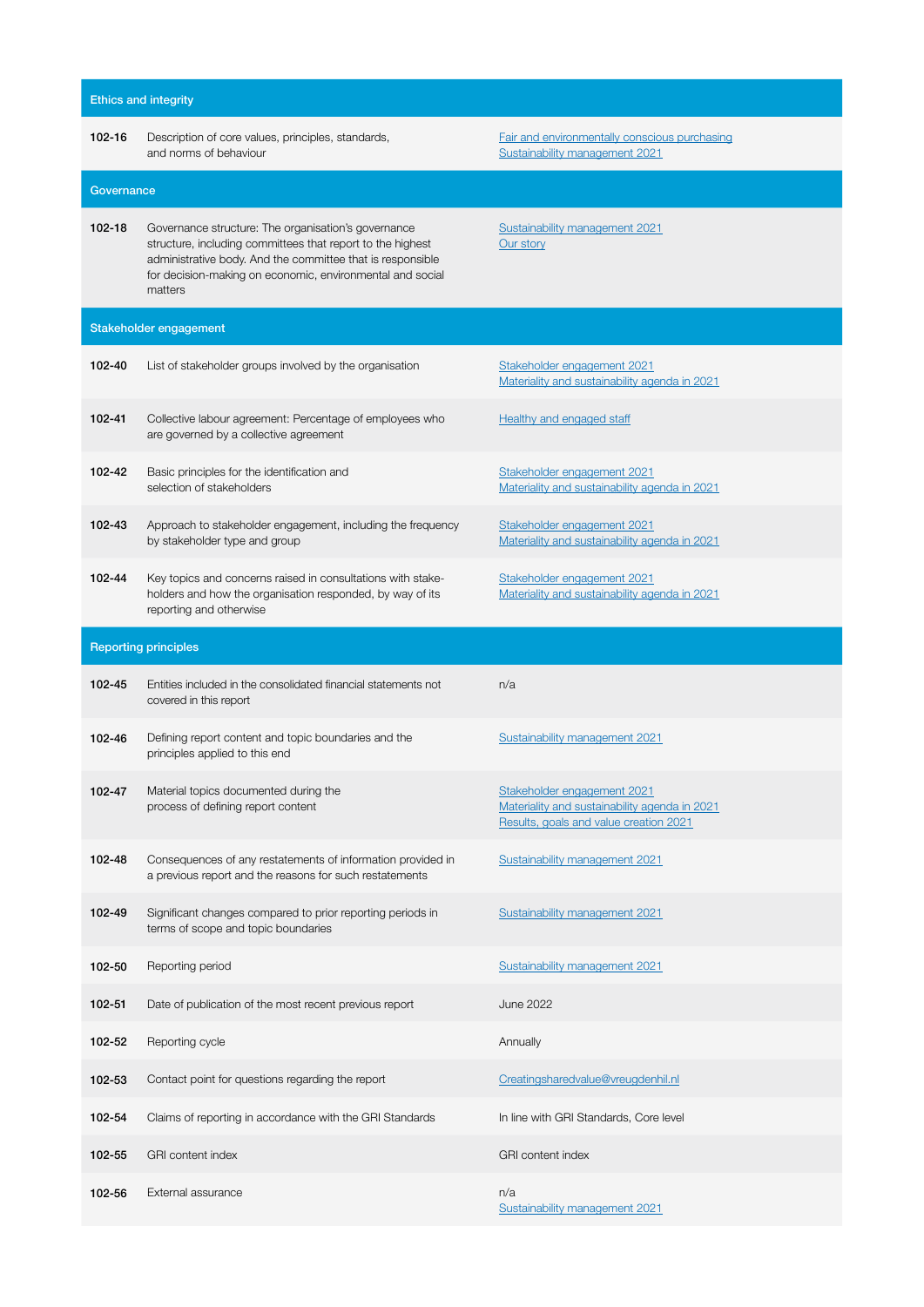## Material topics

| <b>GRI Standard</b>                                          | <b>Disclosure</b>                                                                                                                                                  | Page reference                                                          |  |  |  |
|--------------------------------------------------------------|--------------------------------------------------------------------------------------------------------------------------------------------------------------------|-------------------------------------------------------------------------|--|--|--|
| Safe products and no customer complaints                     |                                                                                                                                                                    |                                                                         |  |  |  |
| <b>GRI 103</b><br>Management<br>approach 2016                | 103-1 Explanation of the material topic and its boundary<br>103-2 The management approach and its components<br>and 2021 goal<br>103-3 Evaluation of the 2021 goal | Nutritious and tasty products<br>Results, goals and value creation 2021 |  |  |  |
| GRI 416: Health<br>and safety for<br>customers 2016          | 416-1 Assessment of the health and safety impacts<br>of product and service categories<br>Number of quality complaints per 1,000 tonnes of<br>product              | Nutritious and tasty products<br>Results, goals and value creation 2021 |  |  |  |
| Reducing energy consumption during production                |                                                                                                                                                                    |                                                                         |  |  |  |
| <b>GRI 103</b><br>Management                                 | 103-1 Explanation of the material topic and its boundary<br>103-2 The management approach and its components                                                       | Environmentally friendly factories and offices                          |  |  |  |
| approach 2016                                                | and 2021 goal<br>103-3 Evaluation of the 2021 goal                                                                                                                 | Results, goals and value creation 2021                                  |  |  |  |
| GRI 302:<br>Energy 2016                                      | 302-4 Reducing energy consumption                                                                                                                                  | Environmentally friendly factories and offices                          |  |  |  |
|                                                              | % less energy consumption per tonne of product in<br>Gorinchem and Scharsterbrug in comparison with 2005                                                           | Results, goals and value creation 2021                                  |  |  |  |
| Transparency with regard to sustainability goals and results |                                                                                                                                                                    |                                                                         |  |  |  |
| <b>GRI 103</b><br>Management<br>approach 2016                | 103-1 Explanation of the material topic and its boundary<br>103-2 The management approach and its components<br>and 2021 goal<br>103-3 Evaluation of the 2021 goal | Sustainability management 2021                                          |  |  |  |
|                                                              |                                                                                                                                                                    | Results, goals and value creation 2021                                  |  |  |  |
| Own indicator                                                | Ranking in the Transparency Benchmark within the 'Food<br>and Beverages' sector'.                                                                                  | Sustainability management 2021                                          |  |  |  |
|                                                              |                                                                                                                                                                    | Results, goals and value creation 2021                                  |  |  |  |
| Reducing the environmental impact of packaging               |                                                                                                                                                                    |                                                                         |  |  |  |
| <b>GRI 103</b><br>Management<br>approach 2016                | 103-1 Explanation of the material topic and its boundary<br>103-2 The management approach and its components<br>and 2021 goal                                      | Fair and environmentally conscious purchasing                           |  |  |  |
|                                                              | 103-3 Evaluation of the 2021 goal                                                                                                                                  | Results, goals and value creation 2021                                  |  |  |  |
| GRI 301:<br>Materials 2016                                   | 301-1 Materials used in packaging                                                                                                                                  | Fair and environmentally conscious purchasing                           |  |  |  |
|                                                              | Exploration with customers and suppliers to reduce<br>environmental impact of packaging.                                                                           | Results, goals and value creation 2021                                  |  |  |  |